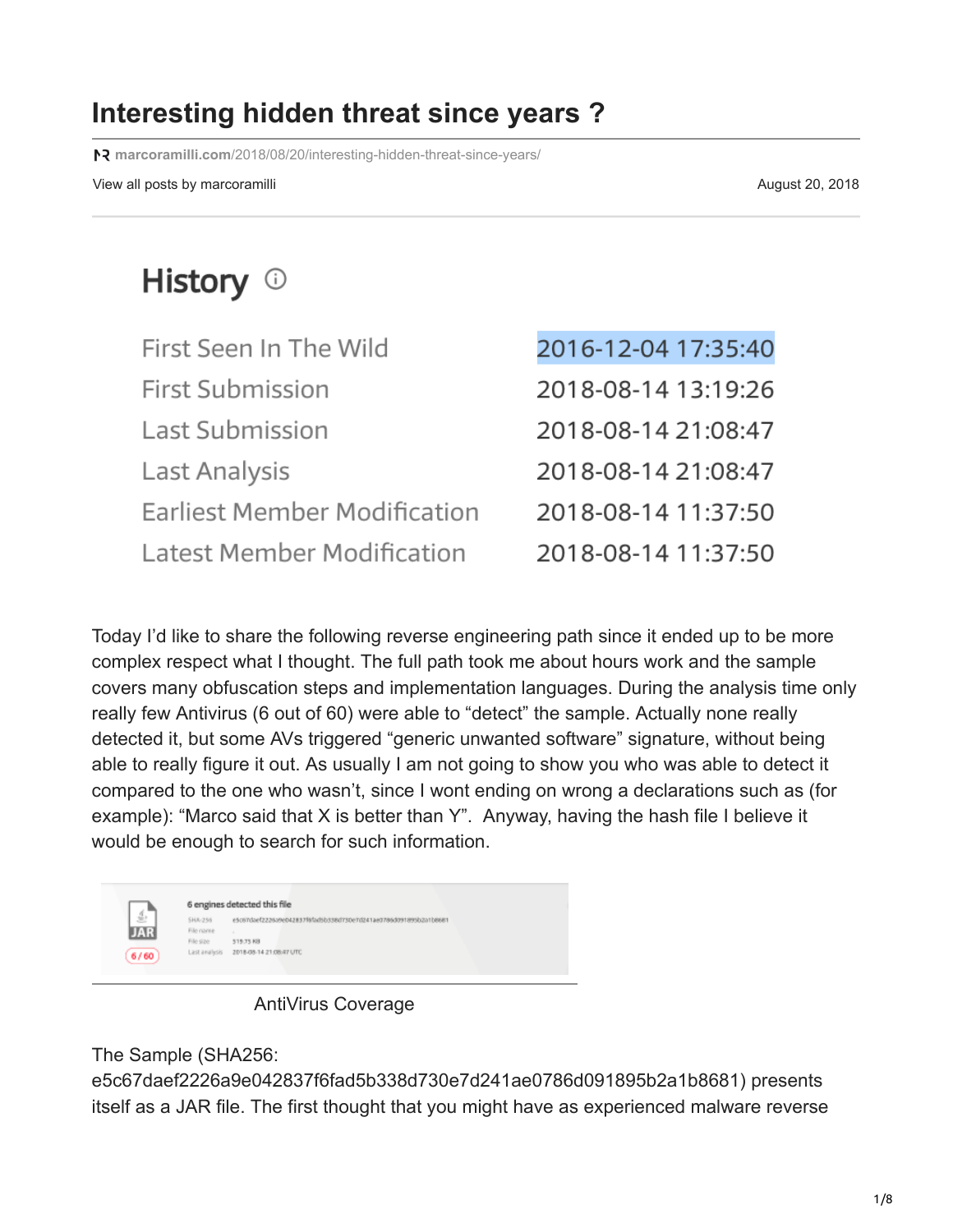engineer would be: "Ok, another byte code reversing night, easy.. just put focus and debug on it…". BUT surprisingly when you decompile the sample you read the following class !



Stage1: JAR invoking JavaScript

A Java Method that invokes (through **evals**) an embedded "**Javascript**" file ! This is totally interesting stuff :D. Let's follow up on stages and see where it goes. The extracted Javascript (stage 2) looks like the following image. The "OOoo00" obfuscation technique have been used. Personally I do not like this obfuscation technique it's harder to reverse respect to different obfuscation techniques, even the CTR-F takes confused on substrings, but we need to figure out what it does, so let's try to manually substitute every string and watch-out for matching substrings (in order words %s/OOoo00/varName/g wont work at all.



Stage 2: evaluated Javacript (obfuscated)

Manually substitution takes "forever" if you do not have a substitution framework which asks you for a string, it replace such string (and not a substring) and eventually represents the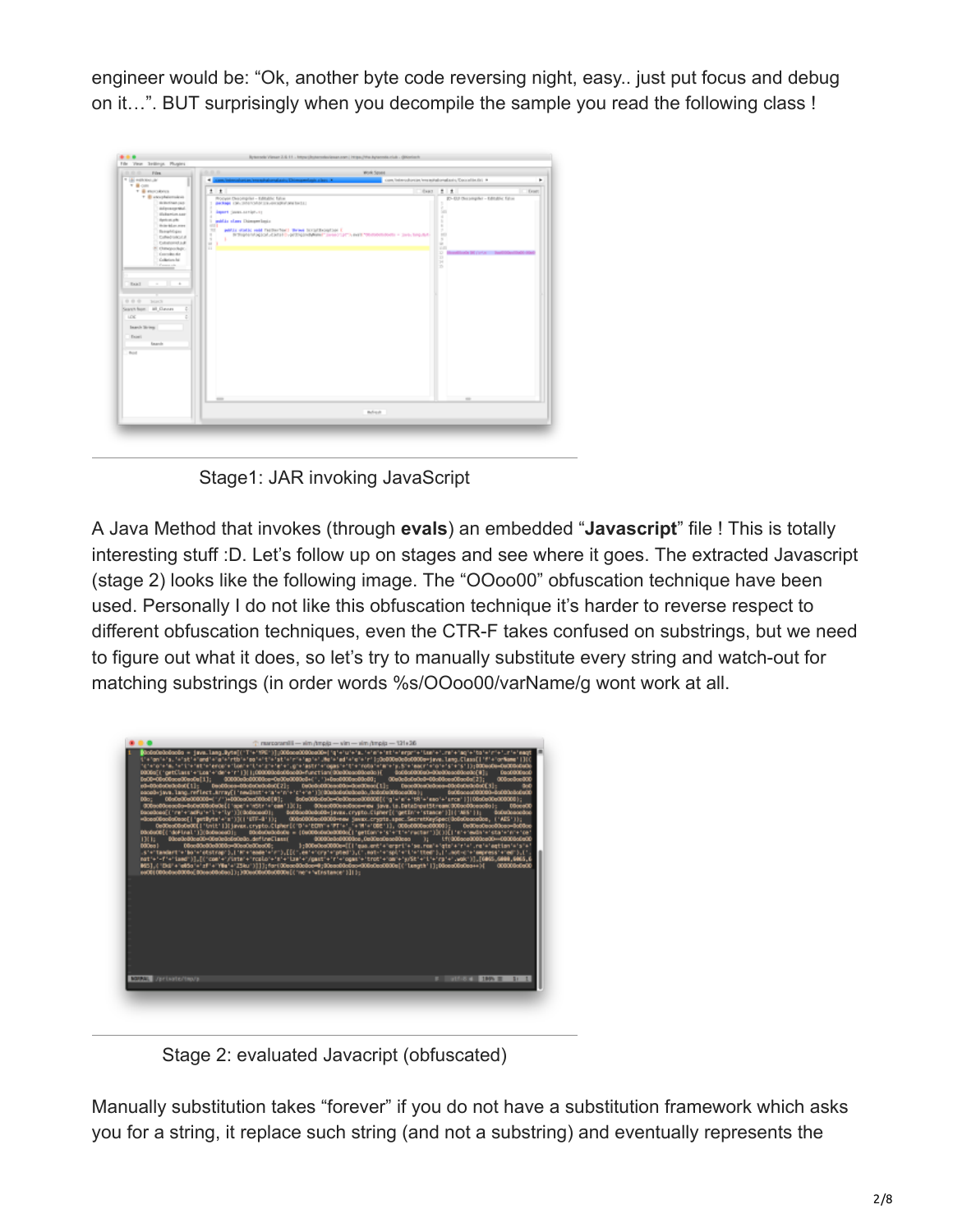new beautified JavaScript. After many substitutions (I really have no idea how many :D) you land on a quite readable JavaScript as the following one (click on it to make it bigger).



Stage 2: Manually Deobfuscated JavaScript

What is interesting (at least in my personal point of view) is the way the attacker (ab)used the JS-JVM integration. JavaScript takes the Java context by meaning it might use Java functions calling contextual java classes. In this stage the JavaScript is loading an encrypted content from the original JAR, using a KEY decrypts such a content and finally loads it (Dynamic Class Loader) on memory in order to fire it up as a new Java code. The used encryption algorithm is AES and everything we need to decrypt is in this file, so let's build up a simple python script to print our decryption parameters. The following image shows the decoding script made to easily reconstruct AES-KEY and surrounded parameters. NB: The written python code is not for production, is not protected and full of imprecisions. I made it up just for decode AES key and such, so don't judge it, take it as a known weak but working dirty code.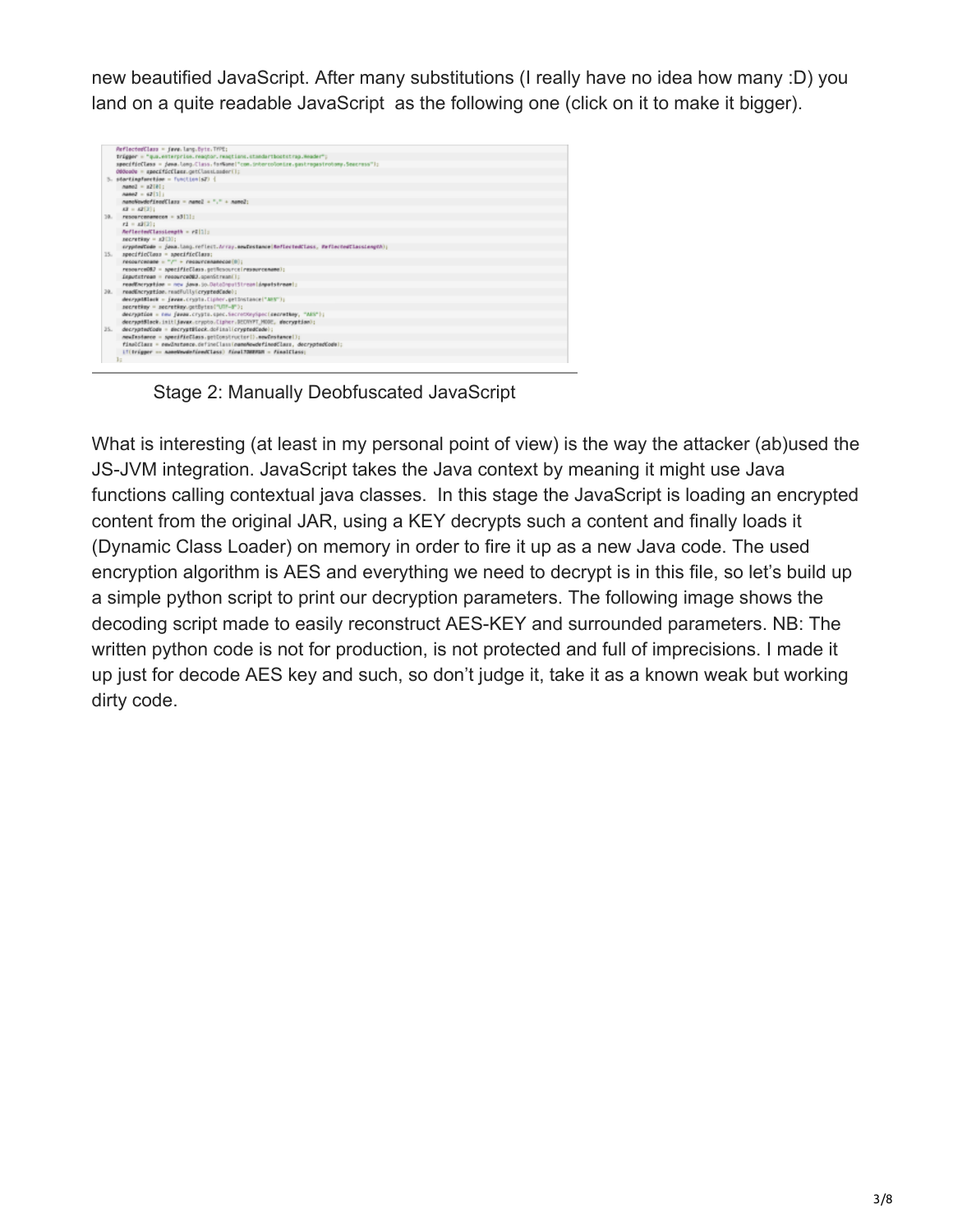

Python Script to Decode AES-KEY

We now have every decoding parameter, we just need to decrypt the classes by using the following data:

- ClassName
- Resource (a.k.a package in where it will be contextualised)
- Byte to be decrypted
- Secret Key
- Byte Length to be decrypted

A Simple Java Decrypter has been developed following the original Malware code. Once run, the following code was decrypted.

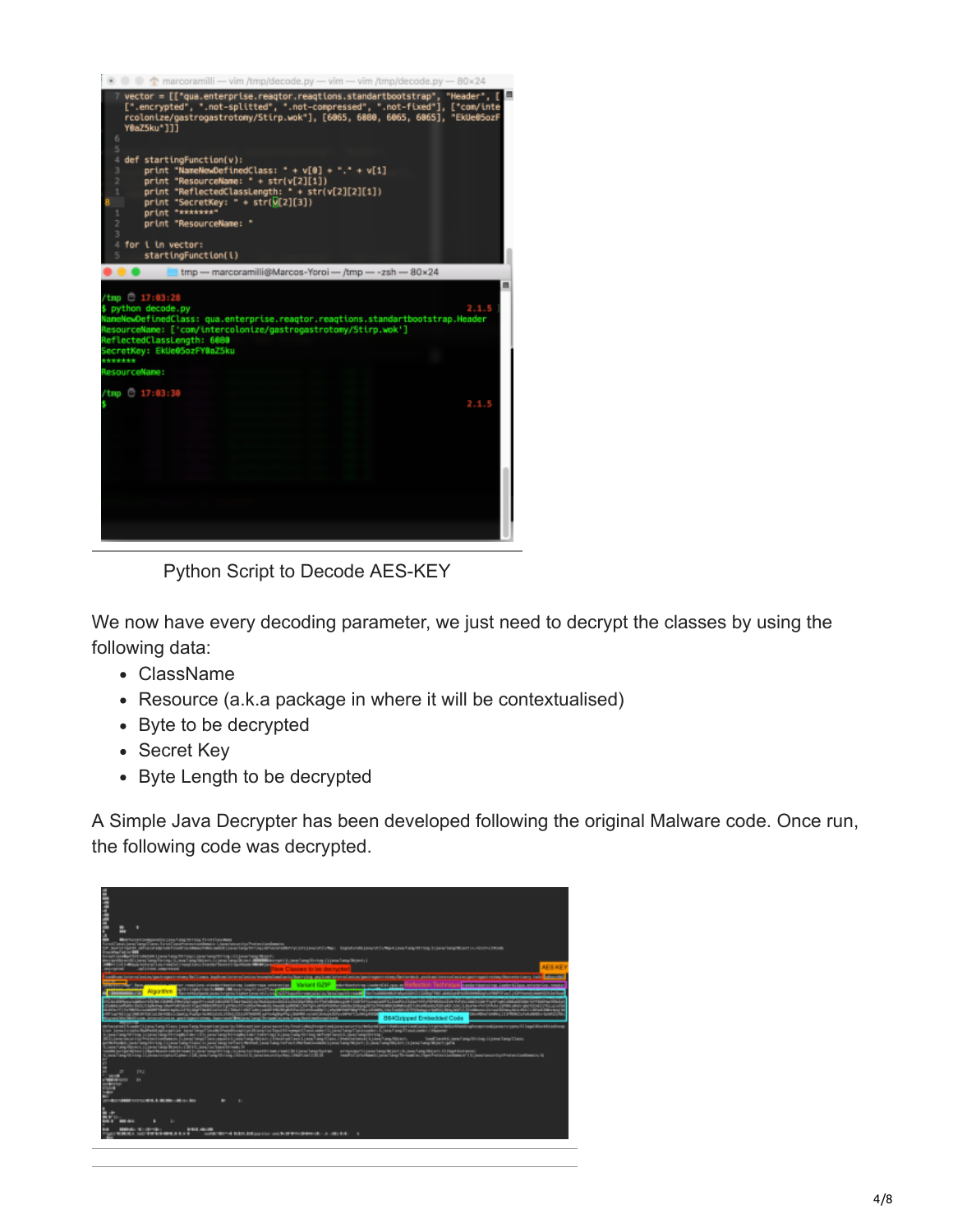#### Stage 3 Decrypted JavaClass

Here my favourite point. As you might appreciate from the previous image we are facing a new stage (Stage 3). What is interesting about this new stage is in the way it reflect the old code. It is a defacto replica of the Stage 2. We have new classes to be decrypted (red tag on the image), the same algorithm (orange label on the image), a new KEY (this time is not derived by algorithm as was in Stage 2 but simply in clear text, orange tag on the image) and the same reflective technique in which attacker dynamically loads memory decrypted content on Java.loader and uses it to decrypt again a further step, and after that it replies the code again and again. There is an interesting difference although, this stage builds up a new in memory stage (let's call Stage 4) by adding static GZIpped contents at the end of encrypted section (light blue tag on image). By using that technique the attacker can reach as many decryption stages as he desires.

At the end of the decryption loop (which took a while, really ) the sample saves (or drops from itself, if you wish) an additional file placed in AppData – Local – Temp named:

\_ARandomDecimalNumber.class. This .class is actually a JAR file carrying a whole function set. The final stage before ending up runs the following command:

#### **java -jar \_ARandomDecimalNumber.class**

The execution of such a command drops on local HardDrive (AppData-Local-Temp) three new files named: RetrieveRandomNumber.vbs (2x) and RandomName.reg. The following image represents a simple 'cat' command on the just dropped files.

| tmp - marcoramili@Marcos-Yoroi - /tmp - - ash - 117x/57<br>.                                                                                                                                                                                                                                                                                                                                |
|---------------------------------------------------------------------------------------------------------------------------------------------------------------------------------------------------------------------------------------------------------------------------------------------------------------------------------------------------------------------------------------------|
| B <sub>2</sub><br>\$ cat /Users/marcaramilli/Downloads/Retrive5000622244568184513.vbs<br>2.1.3<br>Set oWMI = GetObject("winngmts:(impersonationLevel=impersonate)!\\.\root\SecurityCenter2")<br>Set colItems = oWMI.ExecQuery!"Select + from AntiVirusProduct")<br>For Each objEtem in colEtems<br>With objItem<br>Wiertpt_Echo "{""Mi"":""" & .displayMame & """}"<br>End With<br>iext     |
| /tmp ( 10:30:51<br>\$ cat /Users/marcoram(111/Downloads/Retrive5763189079026758252.vbs<br>2.1.5<br>Set cWME = GetObject("winmgmts:{impersonationLevel=impersonate}{\\.\root\SecurityCenter2"}<br>Set colltons = cWMI.EsscQuery("Select * from PirmwallProduct")<br>For Each objEtem in colEtems<br>With abjItem<br>Wicript.Echo "{""FIREWALL"":"" & .displayMame & ""}"<br>End With<br>iest |
| /tmp (3 10:39:5)<br>\$ cat /Users/marcoram(lli/Downloads/GNaqITnsN16677187786964358143.reg 2.1.5                                                                                                                                                                                                                                                                                            |
| Windows Registry Editor Version 5.00                                                                                                                                                                                                                                                                                                                                                        |
| [WGY_LOCAL_MACKONE\SDFTWAKE\Microsoft\Windows NT\CurrentVersion\Image File Execution Options\MSASCui.exe]<br>"debugger"="sychost.exe"                                                                                                                                                                                                                                                       |
| [WGY_LOCAL_MACHONE\SOFTNAKE\Microsoft\Windows_NE\CurrentWersion\Image_File_Execution_Options\MoMpEng.exe]<br>"debugger"="sychost.eam"                                                                                                                                                                                                                                                       |
| [WGY_LOCAL_MACHONE\SOFTNAKE\Microsoft\Windows NT\CurrentVersion\Image File Execution Options\MpUOSrv.exe]<br>'debugger"="sychost.exe"                                                                                                                                                                                                                                                       |
| [#GY_LOCAL_MACHONE\SOFTHANE\Microsoft\Windows NT\CurrentWersice\Image File Execution Options\MpCmcMun.exe]<br>"debugger"="svchost.exe"                                                                                                                                                                                                                                                      |
| [HKEY_LOCAL_MACHONE\SDFTMANE\Microsoft\Windows NT\CurrentWersion\Image File Execution Options\NisSrv.exe]<br>'debugger"="sychost.cxe"                                                                                                                                                                                                                                                       |
| EMSY_LOCAL_MACHOME\SOFTHAME\Microsoft\Windows MT\CurrentWersion\Image File Execution Options\Config5ecurityPolicy.ex<br>e1.<br>'debugger"="sychest.exe"                                                                                                                                                                                                                                     |
| EMEY_LOCAL_MACHONE\SOFTMANE\Microsoft\Windows NT\CurrentVersion\Image File Execution Options\procesp.exe]<br>'debugger'="sychost.exe"                                                                                                                                                                                                                                                       |
| (MSEY_LOCAL_MACHONE\SDFTMARE\Microsoft\Windows_NT\CurrentVersion\Image_Pile_Execution_Options\wireshark.exe]<br>'debugger"="sychest.exe"                                                                                                                                                                                                                                                    |
| MREY_LOCAL_MACHINE\SDFTHAME\Microsoft\Mindows_NT\CurrentVersion\Image_Pile_Execution_Options\tshark_exe]_<br>'debugger"="sychest.cne"                                                                                                                                                                                                                                                       |
| MMEY_LOCAL_MACHOMEYSOFTHARE\Microsoft\Windows_MT\CurrentVersion\Image_Pile_Execution_Options\textIpcap.eme]<br>'debugger'="sychost.exe"                                                                                                                                                                                                                                                     |
| MMEY_LOCAL_MACHONE\SDFTHAME\Microsoft\Mindows_MT\CurrentVersion\Image_Pile_Execution_Options\rawshark.exe]<br>'debugger'="sychost.exe"                                                                                                                                                                                                                                                      |
|                                                                                                                                                                                                                                                                                                                                                                                             |
|                                                                                                                                                                                                                                                                                                                                                                                             |
|                                                                                                                                                                                                                                                                                                                                                                                             |

On Final Stage VBS Run Files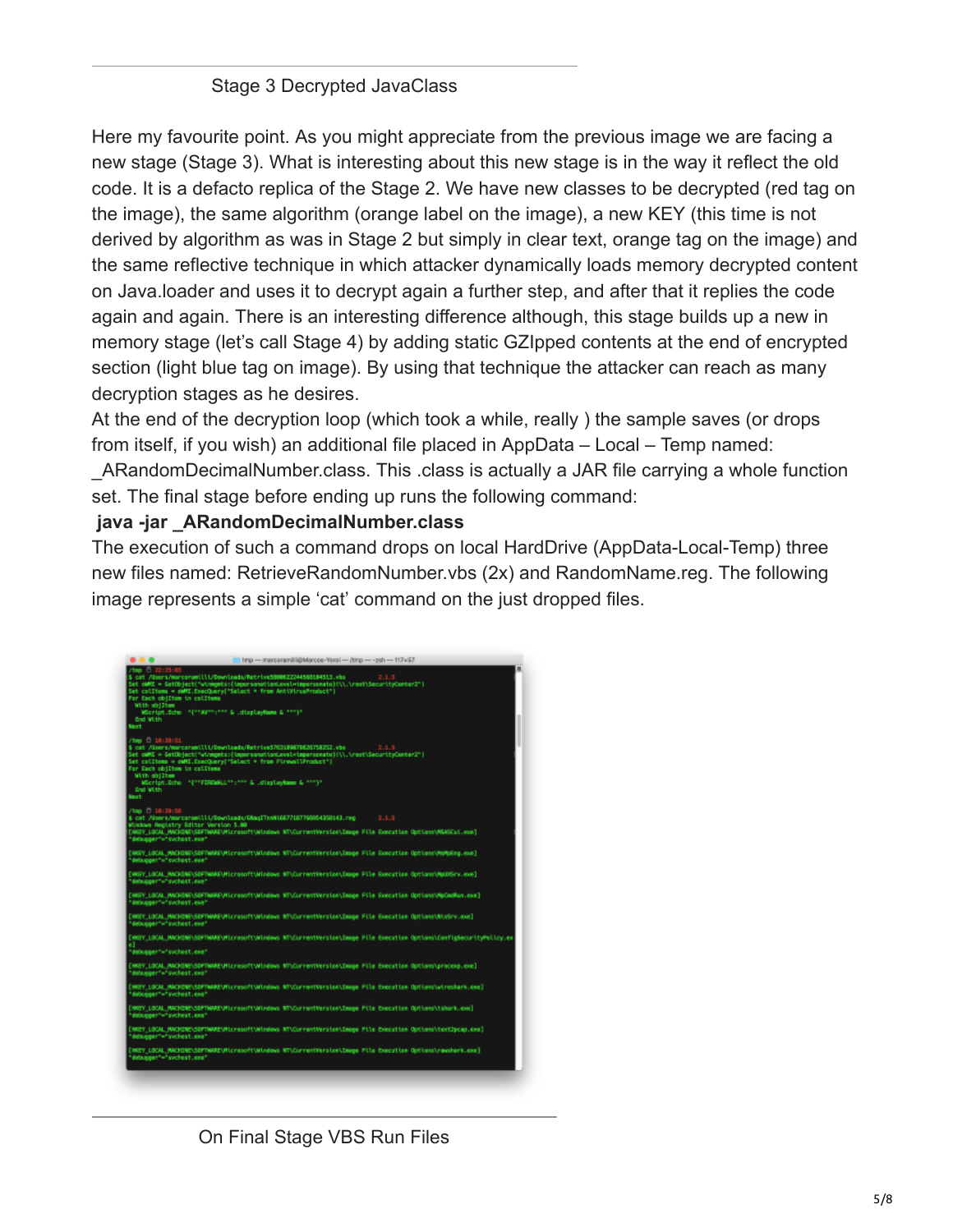It's quite funny to see the attacker needed a **new language script** (he already needed Java, as original entry point, Javascript as payload decrypt and now he is using VBS ! ) to query **WMI** in order to retrieve installed **AntiVirus** and Installed **Firewall** information. Significative the choice to use a **.reg** file to enumerate tons of security tools that have been widely used by analysts to analyse Malware. The attacker enumerates 571 possible analysis tools that should not be present on the target machine (Victim). Brave, but not neat at all (on my personal point of view). The sample does not evade the system but it **forces** the **System Kill** of such a process independently if they are installed or not, just like **Brute force Killing process**. The samples enters in a big loop where it launches 571 sigKill one for each enumerated (.reg) analysis program. It copies through **xcopy**.**exe** the entire Java VM into **AppData-Roaming-Oracle** and by changing local environment classpath uses it to perform the following actions. It finally drops and executes another payload called "plugins". The following image shows plugins and initial new stage JAR stage.



Final Droppe Files ( RandomDec and plugins)

At a first sight experienced **Malware reverser engineer** would notice that the original sample finally drops a **AdWind/JRat Malware** having as a main target to steal files and personal information from victims. While the AdWind/JRat is not interesting per-se since widely analysed, this new way to deliver AdWind/JRat, it is definitely fascinating me. The attacker mixed up **Obfuscation Techniques**, **Decryption Techniques**, **File**–**less abilities**, **Multi Language Stages** and **Evasions**\* **Techniques** in order to deliver this AdWind/JRat version. Multiple programming styles have been found during the analysis path. Each Stage belonging with specific programming language is atomic by meaning that could be run separately and each following stage could easily consume its outputs. All these indicators make me believe the original Sample has been built by using Malware builder, which BTW, perfectly fits the AdWind philosophy to run as a service platform.

A final consideration is about timing. Checking the [VirusTotal](https://www.virustotal.com/#/file/e5c67daef2226a9e042837f6fad5b338d730e7d241ae0786d091895b2a1b8681/details) details (remembering that only 6 on 60 AV were able to say the original JAR was malicious or unwanted) you might notice he following time line.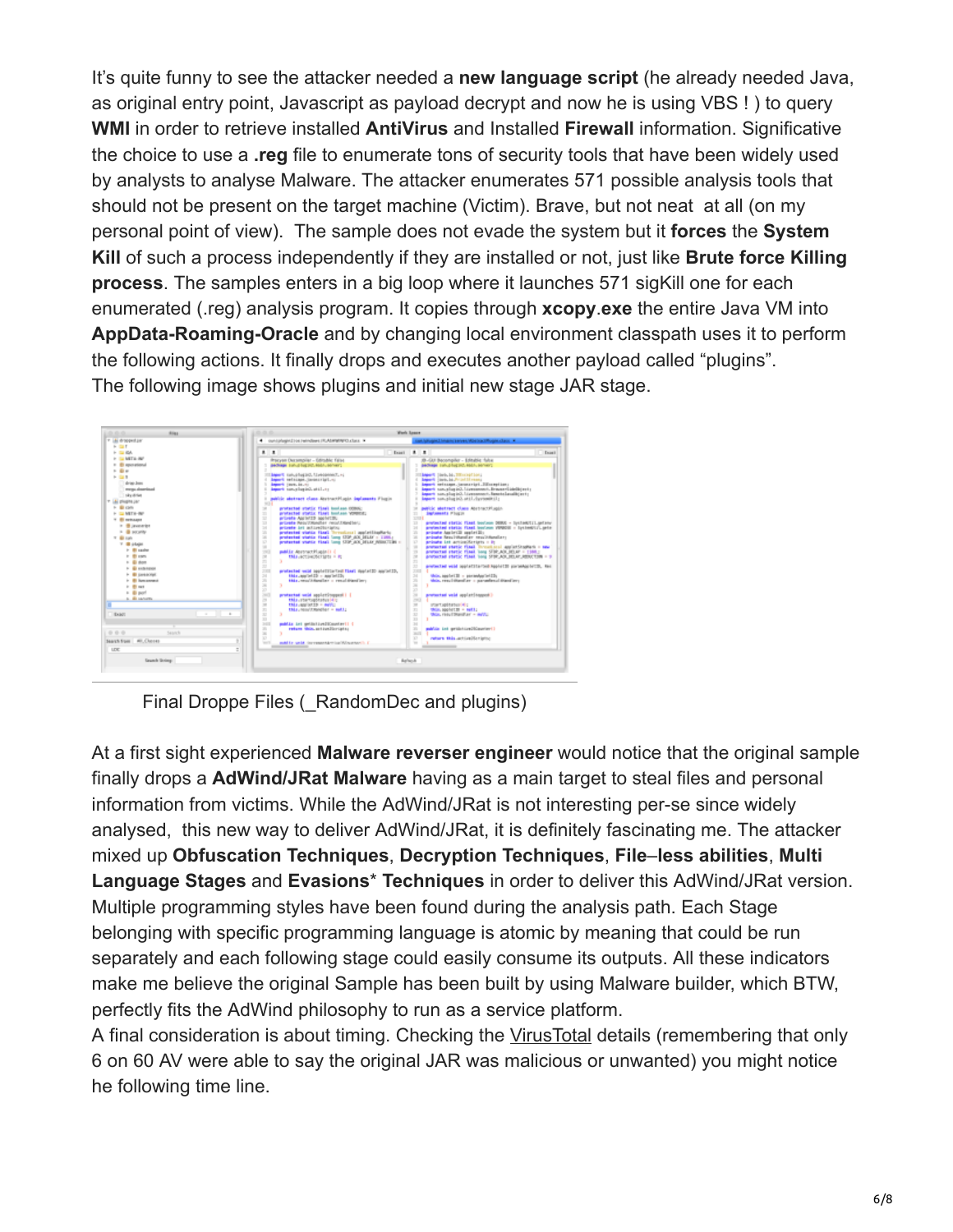### History <sup>1</sup>

| First Seen In The Wild       | 2016-12-04 17:35:40 |
|------------------------------|---------------------|
| First Submission             | 2018-08-14 13:19:26 |
| Last Submission              | 2018-08-14 21:08:47 |
| Last Analysis                | 2018-08-14 21:08:47 |
| Earliest Member Modification | 2018-08-14 11:37:50 |
| Latest Member Modification   | 2018-08-14 11:37:50 |

#### Detection Time Line (VirusTotal)

VT shows the first time it captured that hash (sha256): it was on 2016. But then the fist submission is on 2018-08-14 few days ago. In such a date (2018-08-14) only 6 out of 60 detected a suspicious (malicious) behaviour and triggered on red state. **But what about the almost 2 years between December 2016 and August 2018** ? **If we assume the Malware is 2 years old, was it silent until now (until my submission)** ? **Have we had technology two years ago to detect such a threat** ? **Or could it be a targeted attack that took almost 2 years before being deployed** ?

I currently have no answers to such a questions, hope you might find some.

\*Actually not really an evasion technique, more likely a toolset mitigation.

#### **IoC**

You will not find Command and Controls (c2) and dropping url because: (i) dropping url/s was/were not found: the sample auto-extracts contents from itself. (ii) No C2 during the delivery stage. Of course AdWind/JRat does C2 but, as explained, the analyst did not followed on the analysis of AdWind/JRat since well-known malware. hash:

- e5c67daef2226a9e042837f6fad5b338d730e7d241ae0786d091895b2a1b8681 (Original)
- 97d585b6aff62fb4e43e7e6a5f816dcd7a14be11a88b109a9ba9e8cd4c456eb9 (\_RandomDec..)
- 9da575dd2d5b7c1e9bab8b51a16cde457b3371c6dcdb0537356cf1497fa868f6 (Retreive1)
- 45bfe34aa3ef932f75101246eb53d032f5e7cf6d1f5b4e495334955a255f32e7 (Retreive2)
- 296a0ed2a3575e02ba22e74fd5f8740af4f72b629e4e50643ac0c156694a5f3c (.reg)
- 32d28c43af1afc977b96436b7f638fba15188e6120eeaefa1ad91fb82015fd80 (plugins)

File Paths:

- ..AppData/Local/Temp/\_ARandomDecimalNumber.class
- ..AppData/Local/Temp/RetreiveRandomNumber.vbs
- ..AppData/Local/Temp/RetreiveRandomNumber.vbs